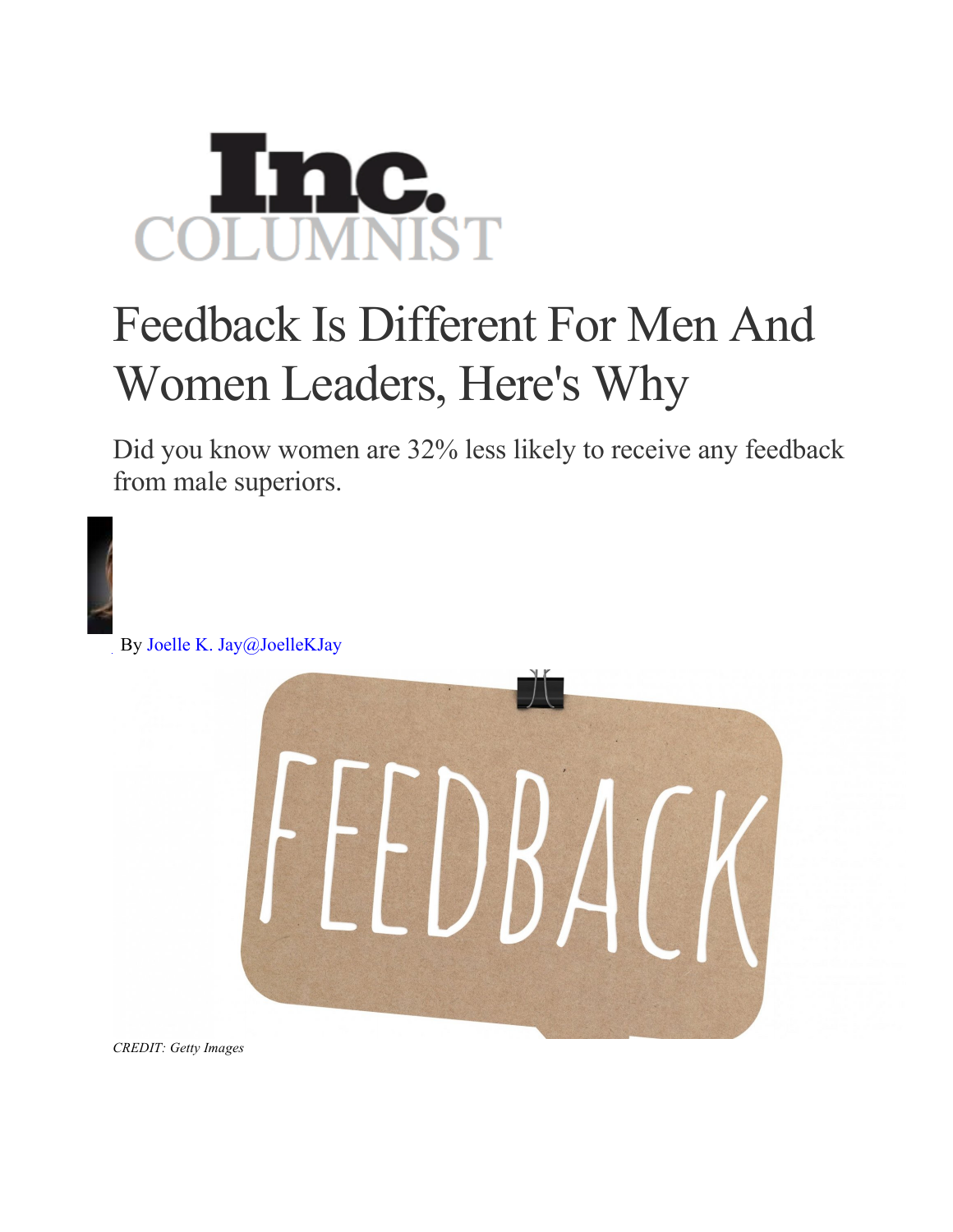Have you ever been blindsided by feedback, or thrown off course because no one gave you feedback you needed?

Feedback is the ongoing formal and informal input you get from the sources all around you. It includes the explicit messages you get from the people with whom you work, but feedback can also come from your own observations, the way others react to you, and your results. It's helpful in many ways, but it can be troublesome when it's absent, misleading, incomplete, or poorly received.

Many of the women leaders I've worked with over the years have complained to me that the feedback they receive from superiors or peers is frequently contradictory, vague, or secret, so they can't respond to it, and as a result they can't gauge how they're doing or improve.

That happens far more than we'd like, which is why so many organizations are revisiting their performance review processes and trying to get it right. Meanwhile, feedback remains treacherous for women. The Center for Talent Innovation reports:

- Women are 32 percent less likely to receive any feedback from male superiors.
- When they do get feedback, 81 percent of women say they have trouble responding to it, because it's so "distressingly contradictory."
- When women make up less than 25 percent of an applicant pool, they are more likely to be negatively evaluated.

In addition, we have observed at the Leadership Research Institute that, compared to men:

- Women tend to be harder on themselves when receiving feedback from others.
- Women are also hard on themselves when they self-assess, tending to underrate their own abilities.
- Women can feel overwhelmed or crushed by feedback.
- Women tend to get softer feedback from others despite the fact that rigorous feedback is one of the ways leaders strengthen their capabilities

In other words, more so for women than for men, feedback - meant to be a helpful vehicle to move leaders forward through self-improvement - can hold them back. It's up to you to seek out mentors or peers that can help give you the feedback your looking for, and don't be afraid to be specific with that you're asking for.

So whether your company has good feedback structures or not, you can take advantage of the wealth of information available through feedback - both positive and negative - that will boost your confidence and the constructive criticism that can save or propel your career. Ask yourself: What